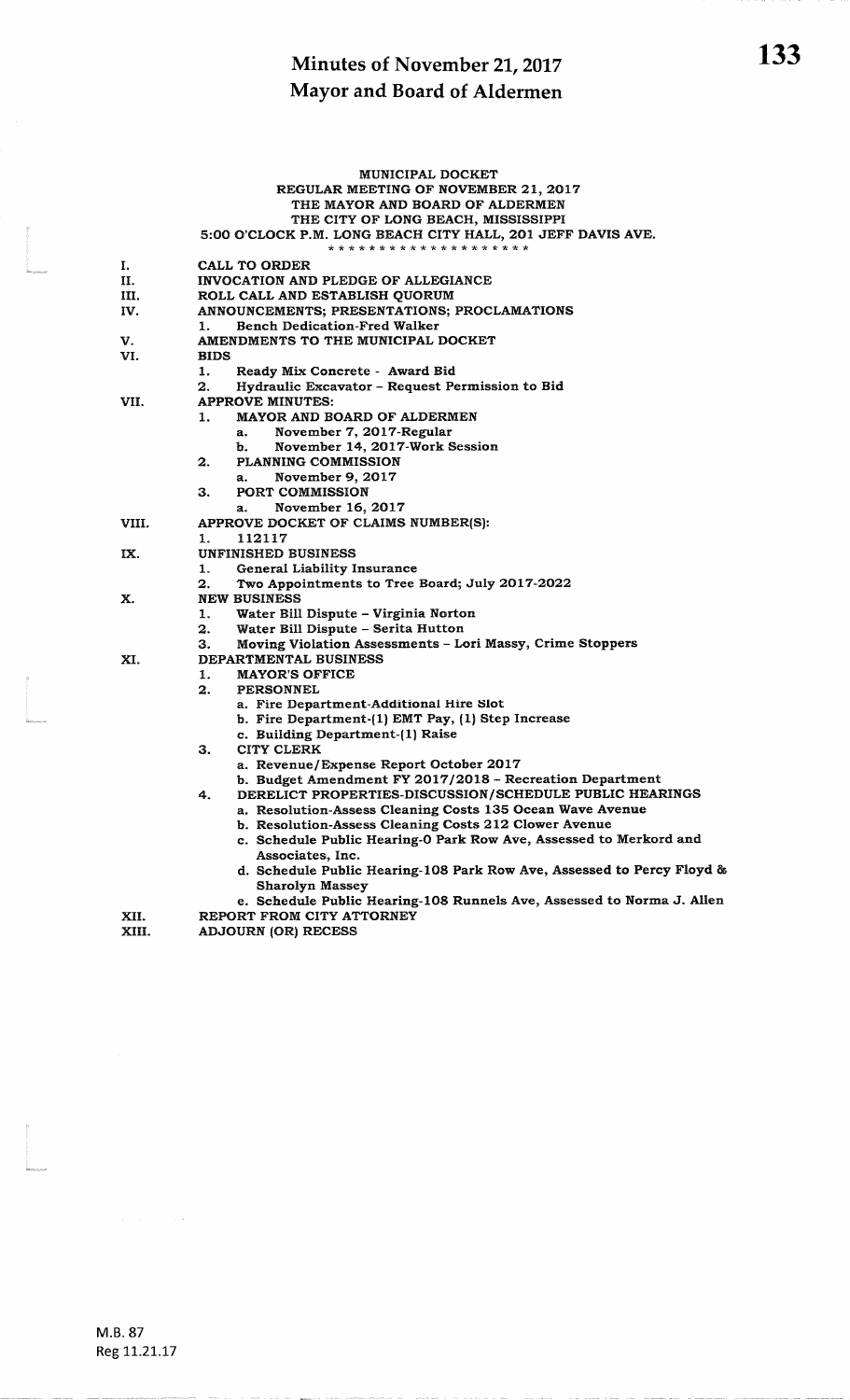Be it remembered that a regular meeting of the Mayor and Board of Aldermen, Long Beach, Mississippi, was begun and held at 5:00 o'clock p.m., Long Beach City Hall Meeting Room, 201, Jeff Davis Avenue, in said City, it being the third Tuesday in November,2017, and the same being the time, date and place fixed by Laws of the State of Mississippi and ordinance of the City of Long Beach for holding said meeting.

There were present and in attendance on said board and at the meeting the following named persons: Mayor George L. Bass, Aldermen Donald Frazer, Ronald Robertson, Bernie Parker, Timothy McCaffrey, Jr., Mark E. Lishen, Deputy City Clerk Kini Gonsoulin, and City Attorney James C. Simpson, Jr.

Absent from the meeting were Aldermen Kelly Griffin and Patricia Bennett.

There being a quorum present sufficient to transact the business of the City, the following proceedings were had and done.

\* \* \* rF )F )F \* \* \* \* r+ \* \* rF rF rr \* \* )t tt rF rF )F )F \*

The Mayor and Board of Aldermen dedicated the bench at City Hall in honor of Fred Walker and his many contributions to the City of Long Beach.

r\$ )F rF rF \* \* \* \* \* )t \* \* rF )F )F \* \* \* r+ tF !T tF tF r+ rF

The clerk reported that, pursuant to that certain order of the Mayor and Board of Aldermen at a regular meeting duly held and convened on October 17,2017, she did cause to be published in The Sun Herald, a newspaper with a general circulation in the City of Long Beach and published in Harrison County, Mississippi, Legal Notice, Advertisement for Public Works Annual Bids-Ready Mix Concrete, as evidenced by the Publisher's Proof of Publication.

Alderman Frazer made motion seconded by Alderman Lishen and unanimously carried to spread said Legal Notice and Proof of Publication upon the record of this public hearing in words and figures, as follows: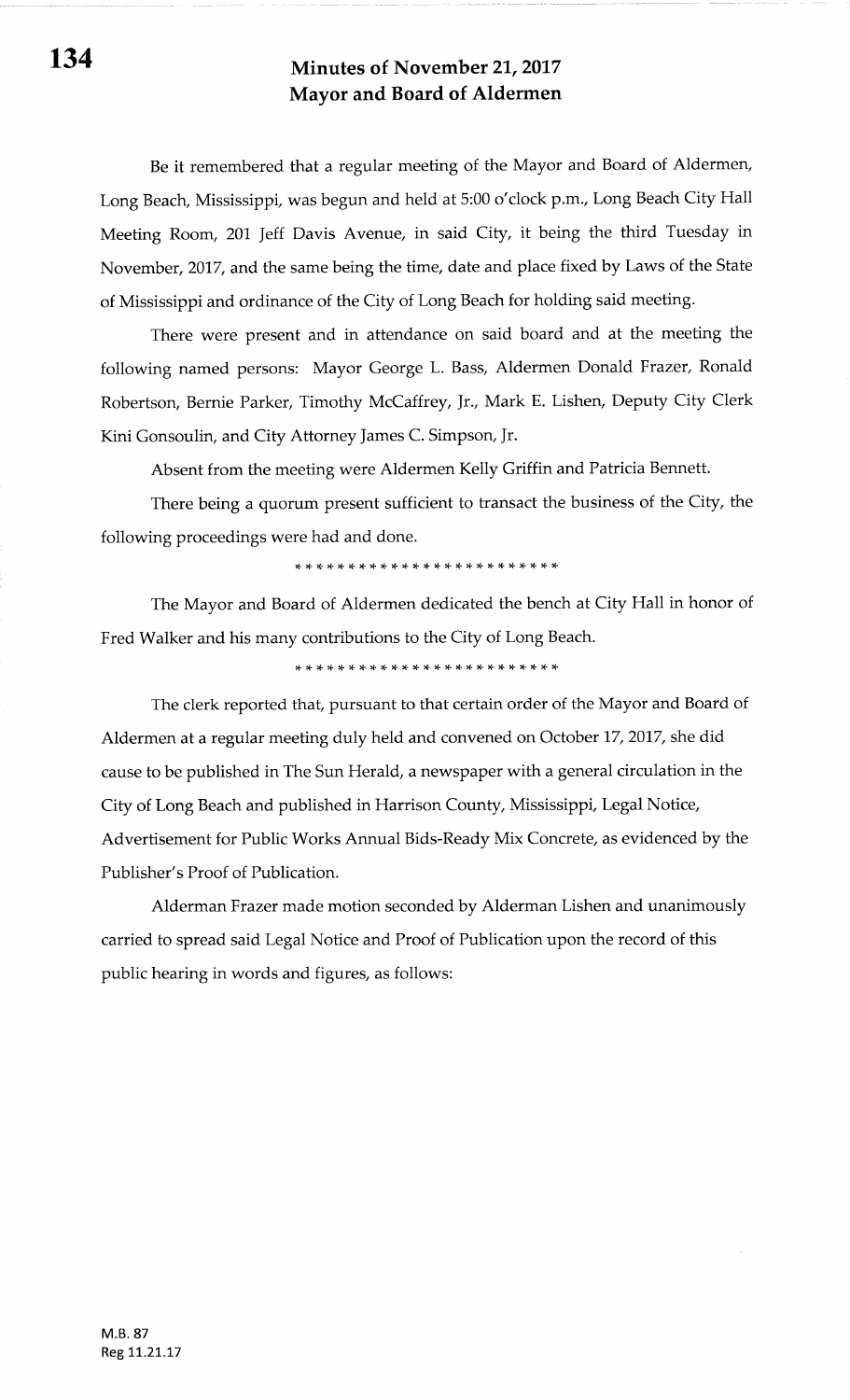STATE OF MISSISSIPP

COUNTY OF HARRISON

Before me, the undersigned Notary of Harrison County,<br>Mississippi personally appeared  $\overline{\mathcal{C}}$ ristro,  $\overline{\mathbb{B}}$ reack,  $\mathcal{H}_k$ , who, being by me first duly sworn, did depose and say that she is a clerk of The Sun Herald, a newspaper published in the city of Guifoort, in Harrison County, Mississippi, and the publication of the notice, a copy of which is hereto attached, has been made in said paper  $\gtrsim$  times in the following numbers and on the following dates of such paper, viz: Vol.  $\underline{\frac{34}{24}}$  No.,  $\underline{\frac{36}{2}}$  dated  $\underline{\frac{35}{2}}$  day of  $\underline{\frac{66+1}{20}}$ , 20 17  $V$ ol.  $\frac{134}{12}$  No.  $\frac{33}{12}$  dated  $\frac{11}{12}$  day of  $N$   $\frac{100}{12}$  2017 Vol. \_\_\_\_\_\_\_\_ No., \_\_\_\_\_\_\_\_\_\_ dated \_\_\_\_\_\_\_ day of \_\_\_\_\_\_  $\rightarrow$  20 Vol. \_\_\_\_\_\_\_\_ No., \_\_\_\_\_\_\_\_\_\_ dated \_\_\_\_\_\_ day of \_\_\_\_  $\frac{1}{20}$ , 20 \_\_ dated \_\_\_\_\_ day of \_\_\_  $\equiv$  No.,  $\equiv$  $\overline{\phantom{0}}$ , 20 $\overline{\phantom{0}}$ Voi.  $\mathsf{Vol}(\mathbb{Z})$ \_\_\_ No., \_\_\_\_\_\_\_\_\_\_ dated \_\_\_\_\_\_ day of \_\_\_  $\frac{1}{20}$  $.20$ vol.

Affiant further states on oath that said newspaper has been established and published continuously in said county for a period of more than twelve months next prior to the first publication of said hotice.

Justa Sacked

Clerk

Sworn to and subscribed before me this dav of , A.D., 20  $\nearrow$  $A^{\circlearrowright}OC$ Notary Public

The Sun Heraid has been deemed eligible for publishing legal notices in Jackson Doublett 18:3:<br>The Sun Heraid has been deemed eligible for publishing legal notices in Jackson Doublett 18:3:<br>A Windows (2013)<br>The # 87184 to meet the requirements of Miss. Code 1972 Section 13-3-31 and 13-3-32 MERIA. JACKSON Commission Expires Sept. 30, 2019

Sept. 30, 2013

The Clerk reported that all bids properly filed were publicly opened and read aloud on November 13, 2017 at 10:00 a.m. in the City Hall Meeting Room, 201 Jeff Davis Avenue, Long Beach, Mississippi, by Public Works Director, Derrel Wilson, Utility Partners, LLC, and City Clerk Stacey Dahl; no bidders were present.

Said bids were taken under advisement for review and tabulation with recommendations from Mr. Wilson, as follows:

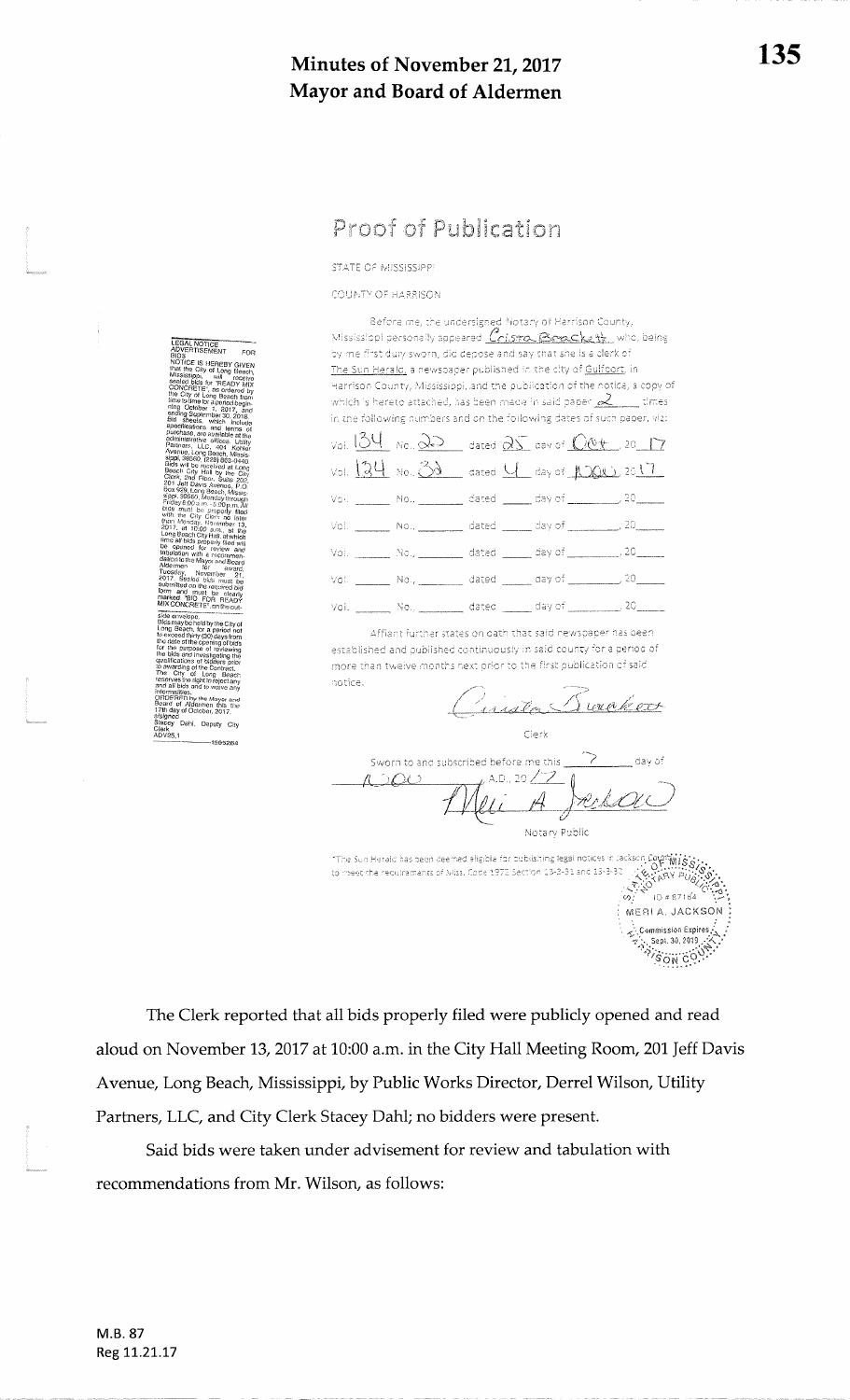

| TO:   | MAYOR BASS & BOARD OF ALDERMEN                   |
|-------|--------------------------------------------------|
| CC:   | CITY CLERK                                       |
| FROM: | DERREL WILSON, PUBLIC WORKS DIRECTOR             |
| DATE: | November 13, 2017                                |
| RE:   | ANNUAL BID FOR READY MIX CONCRETE - FY 2017/2018 |

After requesting a re-bid on this category, I have received and reviewed the following two bids for Ready Mix Concrete:

#### Bayou Concrete

Material - Class B concrete with a minimum compressive strength of 3,000 p.s.i. meeting Section 804 MSHD Standard Specifications, State Aid 1989 Edition.

| Price per cubic yard (if less than 5 cubic yards)<br>Delivered to the site within City of Long Beach: | \$112.00 |
|-------------------------------------------------------------------------------------------------------|----------|
| Price per cubic yard (5 yards or greater)                                                             |          |

Delivered to the site within City of Long Beach: \$ 112.00

### Coast Concrete:

Material - Class B concrete with a minimum compressive strength of 3,000 p.s.i. meeting Section 804 MSHD Standard Specifications, State Aid '1989 Edition.

| Price per cubic yard (if less than 5 cubic yards)<br>Delivered to the site within City of Long Beach: | \$150.00 |
|-------------------------------------------------------------------------------------------------------|----------|
| Price per cubic yard (5 yards or greater)<br>Delivered to the site within City of Long Beach:         | \$114.50 |

I recommend the bid be awarded to:

Bayou Concrete PO Box 3868 Gulfport, MS 39505

Based upon the recommendation of Mr. Wilson, Alderman Parker made motion seconded by Alderman McCaffrey and unanimously carried to award Public Works Annual Bid-Ready Mix Concrete to Bayou Concrete, as set forth above.

\* \* rF rt \* \* \* \* \* \* \* \* \* \* \* \*\*\* \* \* \* \* \* )F rF

Alderman Frazer made motion seconded by Alderman Parker and unanimously carried authorizing the publication and advertisement for bids for One Track-Mounted Hydraulic Excavator for Public Works.

\* rF )F )t )F \* )F \* rF \* \* \* )t \* \* rF rF rF rF )F rT )F \* \* \*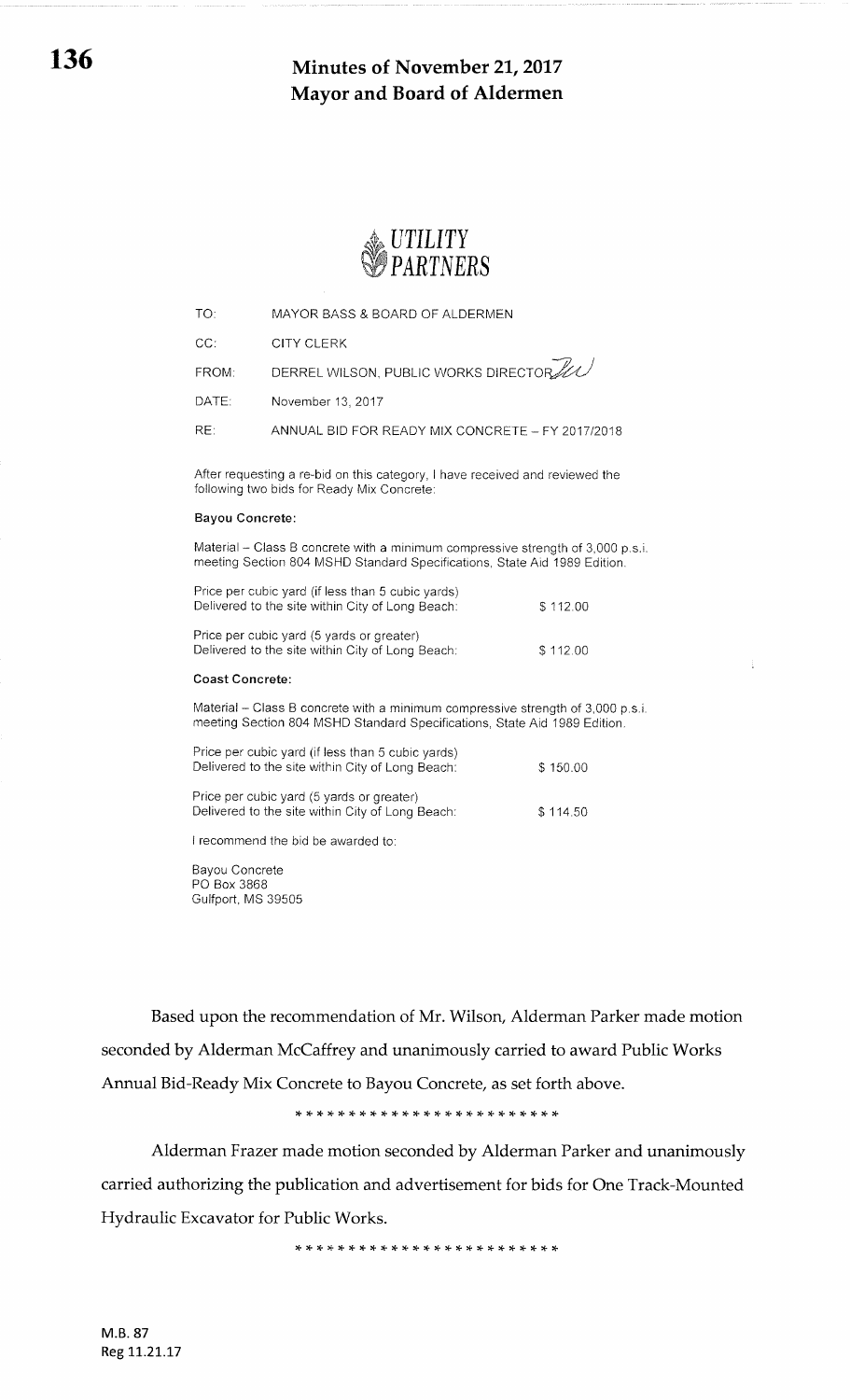Alderman Lishen made motion seconded by Alderman Robertson andunanimously carried to approve minutes of the Mayor and Board of Aldermen, asfollows:

- $\triangleright$  Regular Meeting minutes dated November 7, 2017, as submitted;
- $\triangleright$  Work Session minutes dated November 14, 2017, as submitted.

\* \* ri )t rF \* \* \* rF :F )t \* \* \* )F rt rT \* \* \* rt rF rF rT \*

Alderman Robertson made motion seconded by Alderman McCaffrey andunanimously carried to approve the Regular meeting minutes of the Long BeachPlanning and Development Commission dated November 9,2017, as submitted.

\* \* ri :t rF \* \* \* \* \* \* \* \* rF \* \* \* \* \* rt rt \* \* \* \*

Alderman Frazer made motion seconded by Alderman Parker and unanimouslycarried to approve the minutes of the Port Commission dated November 16, 2017, as submitted.

### \* rt \* )F \* )t \* rF \* \* \* \* \* \* rF rF rr rF \* iF rT \* rF :T rT

Alderman Robertson made motion seconded by Alderman Lishen andunanimously carried to approve payment of invoices as listed in Docket of Claimsnumber 112117.

\* \* ri :F rF rt rF rt rF )F )T \* r{- rF \* \* \* \* \* \* \* \* \* \* \*

Alderman Frazer made motion seconded by Alderman Parker and unanimouslycarried to table the General Liability Insurance item until the December 5, 2017 meeting.

t\$ \* rF\*\* \*\* \* \* \* \* \* \* \* \* \*\* \* )F )t\* \* \* \* rF

Alderman Parker made motion seconded by Alderman McCaffrey to appointAlex Harvey to the Tree Board for the July 2017-2021 term.

\* \* \* \* \* \* rt \* \* rt \* \* \* rF )F rF :t rt )t )F rF rt rT rf ,\$

The Mayor recognized Virginia Norton to make her dispute regarding her waterbill at 9 Chimney Cross. After considerable discussion, Alderman Parker made motion seconded by Alderman McCaffrey and unanimously carried to table this issue until theDecember 5, 2017 meeting, to allow City Attorney Jim Simpson to research the ordinances regarding multiple buildings on one lot.

,F )F ,F 'T ,F ,F ,F ,F 'F 'F 'F 'F 'T ,F ,F ,F ,F ,F 'F 'F 'F ,F ,T ,6 !F

The Mayor recognized Serita Hutton to make her dispute regarding her water billat 114 East Azalea Drive. After considerable discussion, Alderman Robertson made motion seconded by Alderman Parker and unanimously carried to table this issue until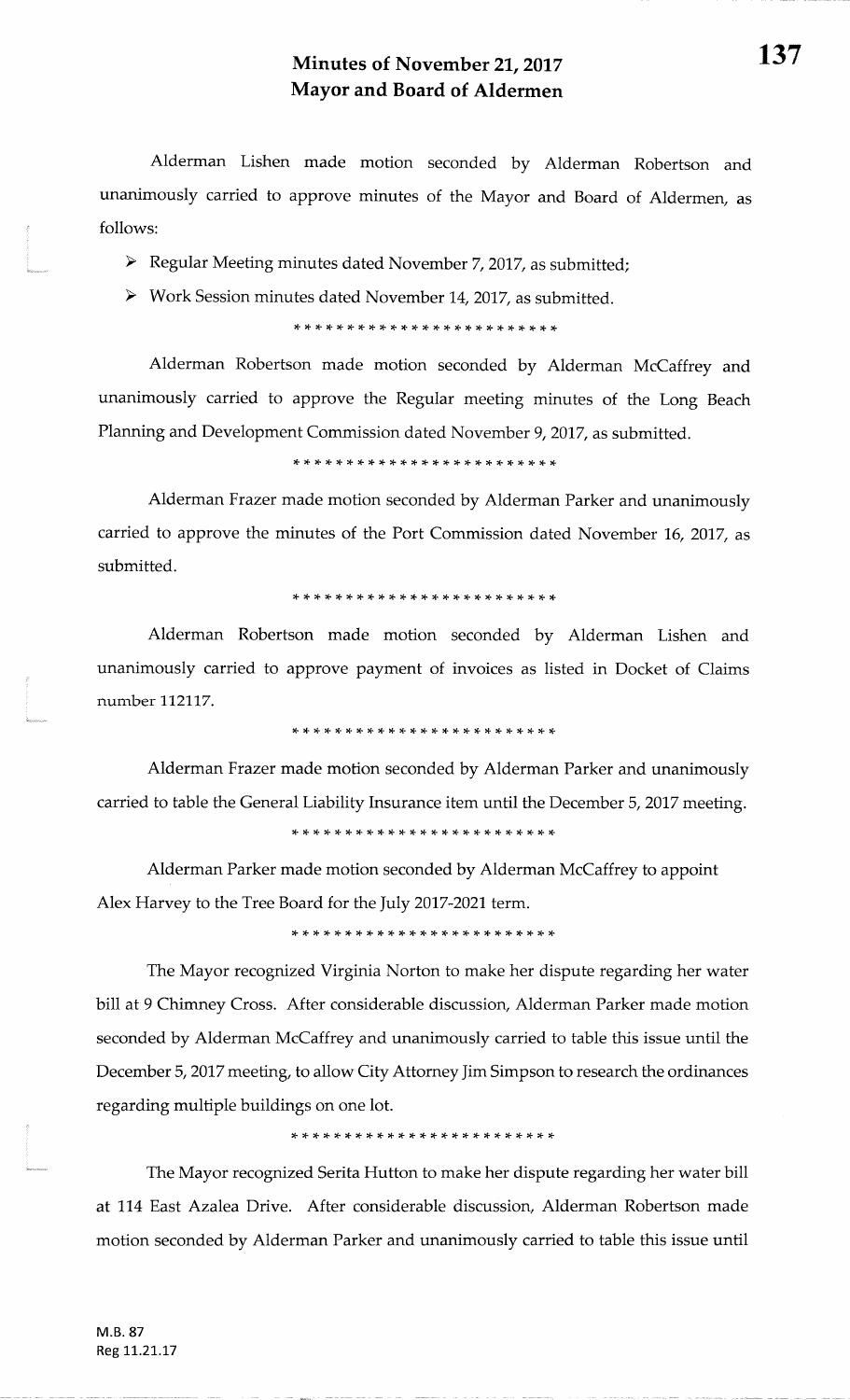the December 5,2017 meeting, to allow City Attorney ]im Simpson to determine if we can offer Ms. Hutton a payment arrangement to pay off her balance.

\* \* \* \* )i \* tF \* \* \* rt )t :F {' \* rf \* \* rF \* rF rt \* \* \*

The Mayor recognized Lori Massey to discuss the possibility of the City adding a \$2 assessment per moving violation to help fund the Mississippi Coast Crime Stoppers. Alderman Frazer made motion seconded by Alderman McCaffrey and unanimously carried to approve the new assessment, and direct City Attorney Jim Simpson to prepare a Resolution for the next Board Meeting.

)F )F \* \* \* \* \* rF \* rF \* \* \* \* \* \* rF )F )F \* \* \* \* \* \*

The following items were taken up under the Mayor's Report:

> The Mayor brought up the issue of remaining slabs in the City. It was determined that several properties were non-compliant with the slab ordinance Alderman Parker made motion seconded by Alderman Robertson and unanimously carried directing Building Official John Eustace to send second notification to property owners regarding slab removal.

\* \* \* !+ rF r+ rF rF rF !F rF rt rF \* \* \* \* rF )F \* rF rF )F )F {-

Alderman Lishen made motion seconded by Alderman Frazer and unanimously carried to approve an additional employee slot in the Fire Department.

rt {. rt {. rF rF ?F rt \* rF \* rF \* \* \* \* \* \* \* :t )F )F rF rF )t

Based on the recommendation of Department Heads and certification by the Civil Service Commission, Alderman Frazer made motion seconded by Alderman McCaffrey and unanimously carried to approve personnel matters, as follows: FIRE DEPARTMENT

- > EMT Pay, Driver/Operator Kelly Whitman, effective December 1, 2017
- > Step Increase, Firefighter 1<sup>st</sup> Class Michael Ingram, FS9-B, effective December 1, 2017

### )F !g )F )F ,F ,F t+ l+. ,F tF ,1. ,F ,F ,F tT ta. t(. )F ,T !T tg !4. {- ,T tF

Alderman Lishen made motion seconded by Alderman Robertson and unanimously carried to approve a \$4,000 annual raise for Building Official ]ohn Eustace for obtaining the Certified Flood Plain Manager Certification, effective October 1, 2017.

\* \* \* rF \* \* \* \* \* \* !s )T re rg rT rF rF rF ra. ra. r{. x- r{. {. r(-

Alderman Frazer made motion seconded by Alderman Parker and unanimously carried to accept the October 2017 Revenue/Expense report.

\* \* \* rf )F )F )F )F {- rl- \* !F {- \* \* \* \* \* rf \* \* rF rF rF rF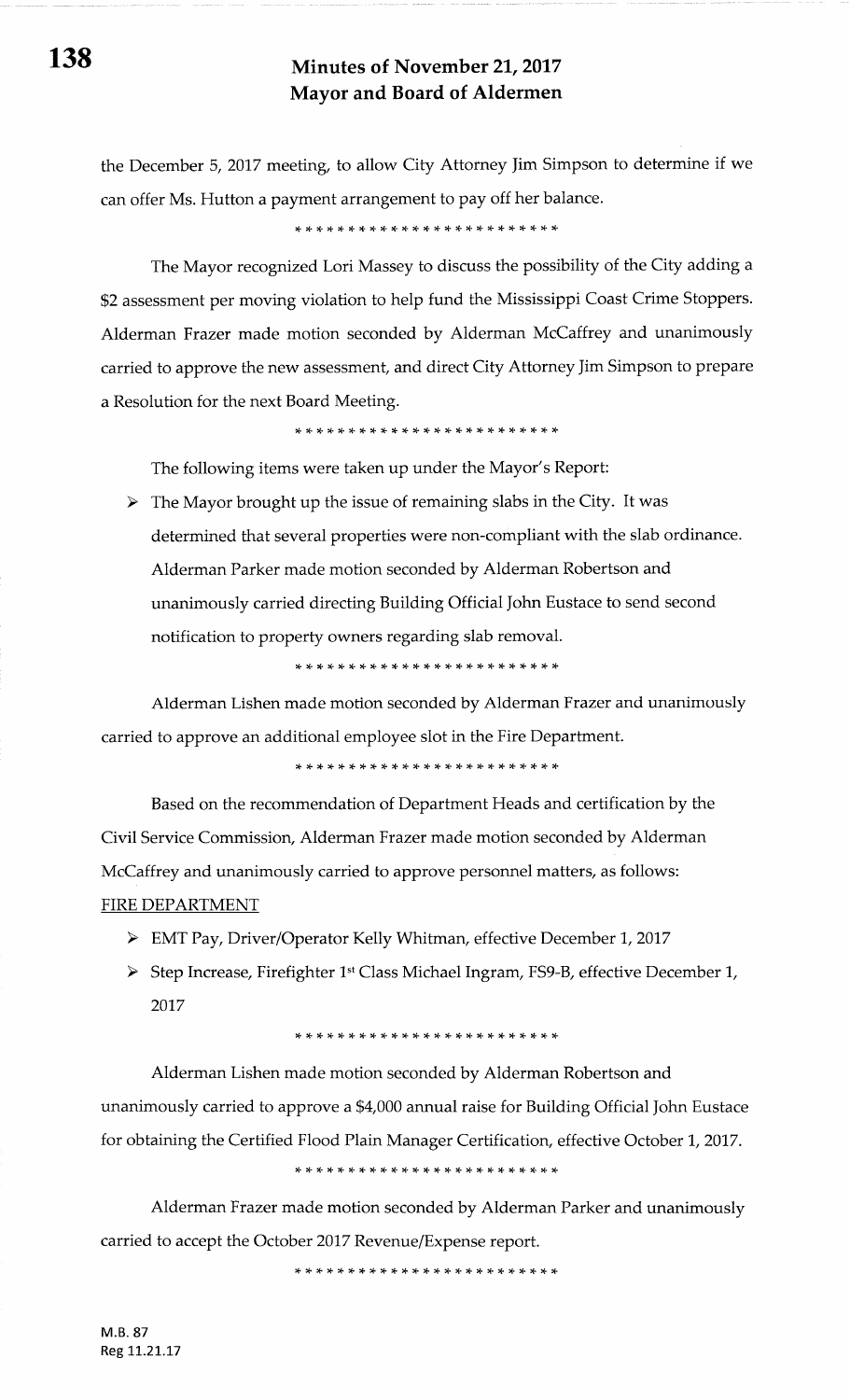Alderman Frazer made motion seconded by Alderman McCaffrey and unanimously carried to approve the Budget Amendment for Fiscal Year 2017-2018, as follows:

### City of Long Beach Budget Amendment Request

| Fund Name<br>Department #<br>Department Name | General<br>435<br>Recreation |                     | Date<br>Budget Entry # | 11/21/2017        |  |
|----------------------------------------------|------------------------------|---------------------|------------------------|-------------------|--|
|                                              | Original Budget              | Prior<br>Amendments | This Amendment         | Revised<br>Budget |  |
| Janitorial 435-610100                        | 9,800                        |                     | (500)                  | 9,300             |  |
| Office Supplies 435-610400                   | 1.600                        |                     | (390)                  | 1,210             |  |
| Operational Supplies 435-610700              | 5.000                        |                     | (500)                  | 4.500             |  |
| Building Maintenance 435-611000              | 7.750                        |                     | (500)                  | 7,250             |  |
| Motor Vehicle Repairs 435-611300             | 4.500                        |                     | (546)                  | 3.954             |  |
| Capital Outlay 435-630100                    | 26,000                       |                     | 2,436                  | 28.436            |  |

Amendment to move funds within the Recreation Department budget for the purchase of a new truck.

Amendment #4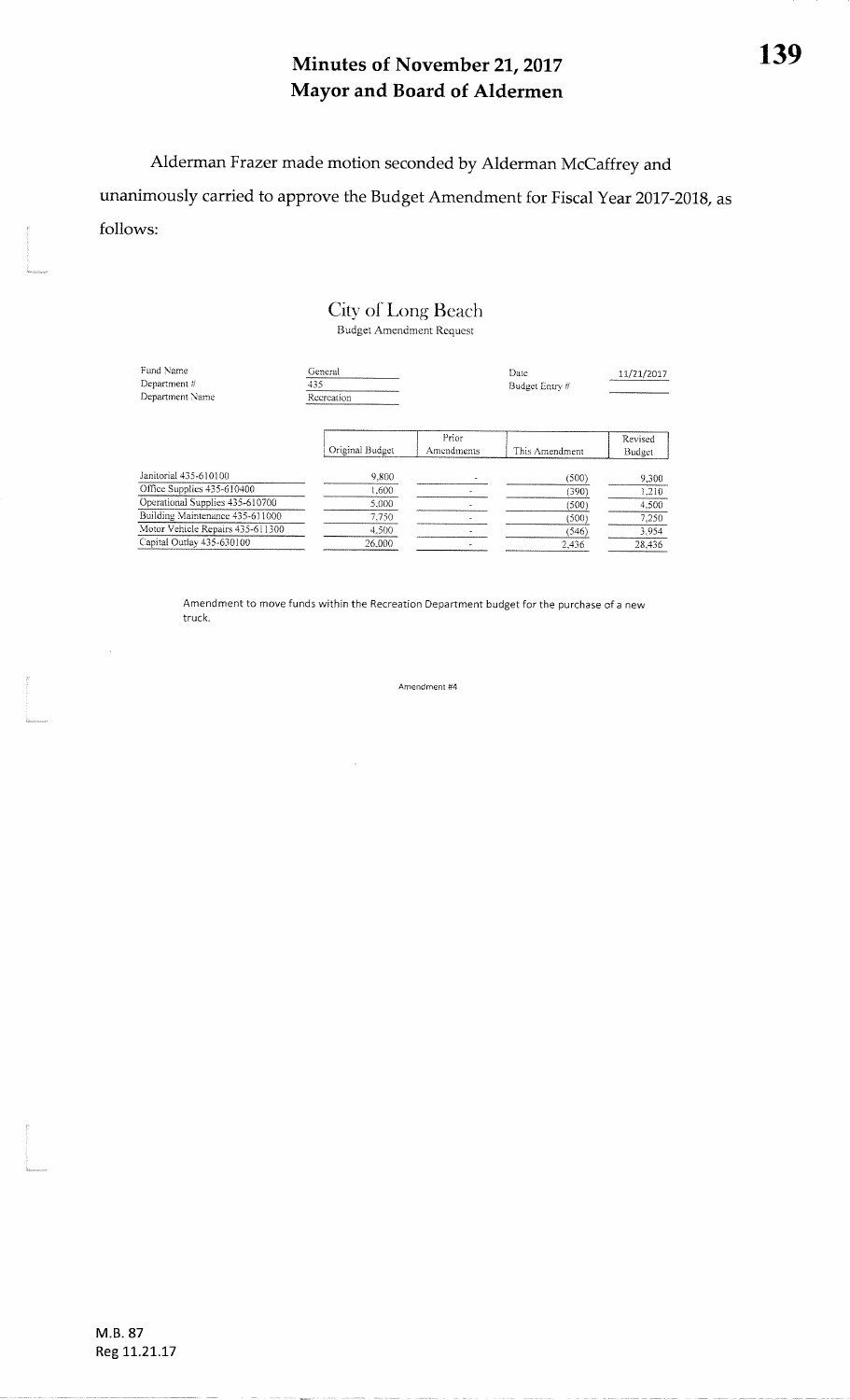#### Date 11/7/2017

From: Director Long Beach Parks @ Recreation/ Senior Citizen

To: Long Beach Mayor @ Board of Alderman

Subj: Budget amendment

I am requesting the following budget amendment to add to the 435-630100

capital outlay line items

Cleaning and janitorial 610100 (500.00) Office supplies 610400 (390.00)

Operational supplies 610700 (500.00)

Building Maintenance 611000 (500.00)

Motor Vehicle Repair 611300 (546.00)

Capital Outlay is \$26,000.00

This will add \$2,436 to capital outlay for a total of \$28,436.00

Chevrolet Silverado pickup 1500 Crew Cab item # 072-02-11100-6

Contract #8200035756

Cost \$28,436.00

Thank You k.l.st /ke

Robert j Paul fr

Director Long Beach Parks and Recreation/Senior Citizen 228-669-7601

> $\hat{\mathcal{A}}$  $\hat{\mathcal{A}}$

| DESCRIPTION:<br>VENDOR:<br>ITEM NO.:          | Pick-Up Truck, 4 Wheel Drive, Crew Cab, Special Service Vehicle<br>Rogers-Dabbs Chevrolet<br>072-02-11100-6 |            | Miles Per Gallon<br>16<br>City |                          | Contract No: 8200035756<br>Rogers Dabbs Chevrolet, Inc.                      | E-Mail: maccars@rogersdabbs.com |                              |
|-----------------------------------------------|-------------------------------------------------------------------------------------------------------------|------------|--------------------------------|--------------------------|------------------------------------------------------------------------------|---------------------------------|------------------------------|
| MAKE/MODEL<br>ENGINE:                         | Chevrolet Silverado 1500 SSV<br>5.3L V8 330 HP                                                              |            | lHwv<br>Combined               | 18<br>22                 | 1501 W. Government Street<br>Brandon, MS 39042                               | Phone:<br>Toll Free:            | 601-825-2277<br>800-489-2070 |
|                                               | PRICE INCLUDING TITLE FEE: \$28,436.00                                                                      |            |                                |                          | Pat McCarthy                                                                 | Fax:                            | 601-825-9031                 |
|                                               | LIST FACTORY COLORS AVAILABLE AT NO CHARGE:                                                                 |            |                                |                          |                                                                              |                                 |                              |
|                                               |                                                                                                             |            | Interior:                      |                          |                                                                              |                                 |                              |
| White                                         | Silver Ice Met.                                                                                             |            |                                | Jet Black/Dark Ash Cloth |                                                                              |                                 |                              |
| Black                                         | Graphite Met.                                                                                               |            |                                | Jet Black/Dark Ash Vinyi |                                                                              |                                 |                              |
| Red Hot                                       |                                                                                                             |            |                                |                          | In an effort to be more efficient in government spending and to save         |                                 |                              |
|                                               |                                                                                                             |            |                                | REQ.                     | taxpayer dollars, this year's contract does not provide for any options      |                                 |                              |
| <b>ITEM</b>                                   |                                                                                                             |            | OPTION DEALER OPTION           |                          | other than the ones listed on the Standard Equipment Form. Any               |                                 |                              |
|                                               |                                                                                                             |            |                                |                          |                                                                              |                                 |                              |
| List optional engines:                        |                                                                                                             | CODE       | COST                           | CODE                     | vehicles purchased that deviate from this list will be in violation of State |                                 |                              |
| N/A                                           |                                                                                                             |            |                                |                          | Contract bid requirements. If you need any equipment other than what         |                                 |                              |
|                                               |                                                                                                             |            |                                |                          | is listed on this form, you will need to follow normal purchasing            |                                 |                              |
|                                               |                                                                                                             |            |                                |                          | procedures.                                                                  |                                 |                              |
|                                               | NOTE: NO ADDITIONAL OPTIONS ARE ALLOWED ON THIS VEHICLE                                                     |            |                                |                          |                                                                              |                                 |                              |
| Air Conditioning<br>Braking System, Anti-Lock |                                                                                                             |            | <b>INC</b><br>INC              |                          |                                                                              |                                 |                              |
| Bumper, Rear Step                             |                                                                                                             |            | INC                            |                          |                                                                              |                                 |                              |
| Clock, Digital                                |                                                                                                             |            | <b>INC</b>                     |                          |                                                                              |                                 |                              |
| Headliner, Cloth                              |                                                                                                             |            | <b>INC</b>                     |                          |                                                                              |                                 |                              |
| Radio, AM/FM/CD                               |                                                                                                             |            | <b>INC</b>                     |                          |                                                                              |                                 |                              |
| Driver & Pass Air Bag                         |                                                                                                             |            | <b>INC</b>                     |                          |                                                                              |                                 |                              |
| Pwr Windows/Locks/Tilt/Cruise                 |                                                                                                             |            | <b>INC</b>                     |                          |                                                                              |                                 |                              |
| Transmission, Auto                            |                                                                                                             |            | <b>INC</b>                     |                          |                                                                              |                                 |                              |
| Trailer tow w/ 4 pin harness                  |                                                                                                             |            | <b>INC</b>                     |                          |                                                                              |                                 |                              |
| Driver Side Spotlight                         |                                                                                                             | <b>7X6</b> | \$465.52                       |                          |                                                                              |                                 |                              |
|                                               |                                                                                                             | <b>7X7</b> | \$931.04                       |                          |                                                                              |                                 |                              |

 $\overline{\mathscr{S}}$ 

M.B. 87 Reg 11.21.17

 $\bar{\mathcal{A}}$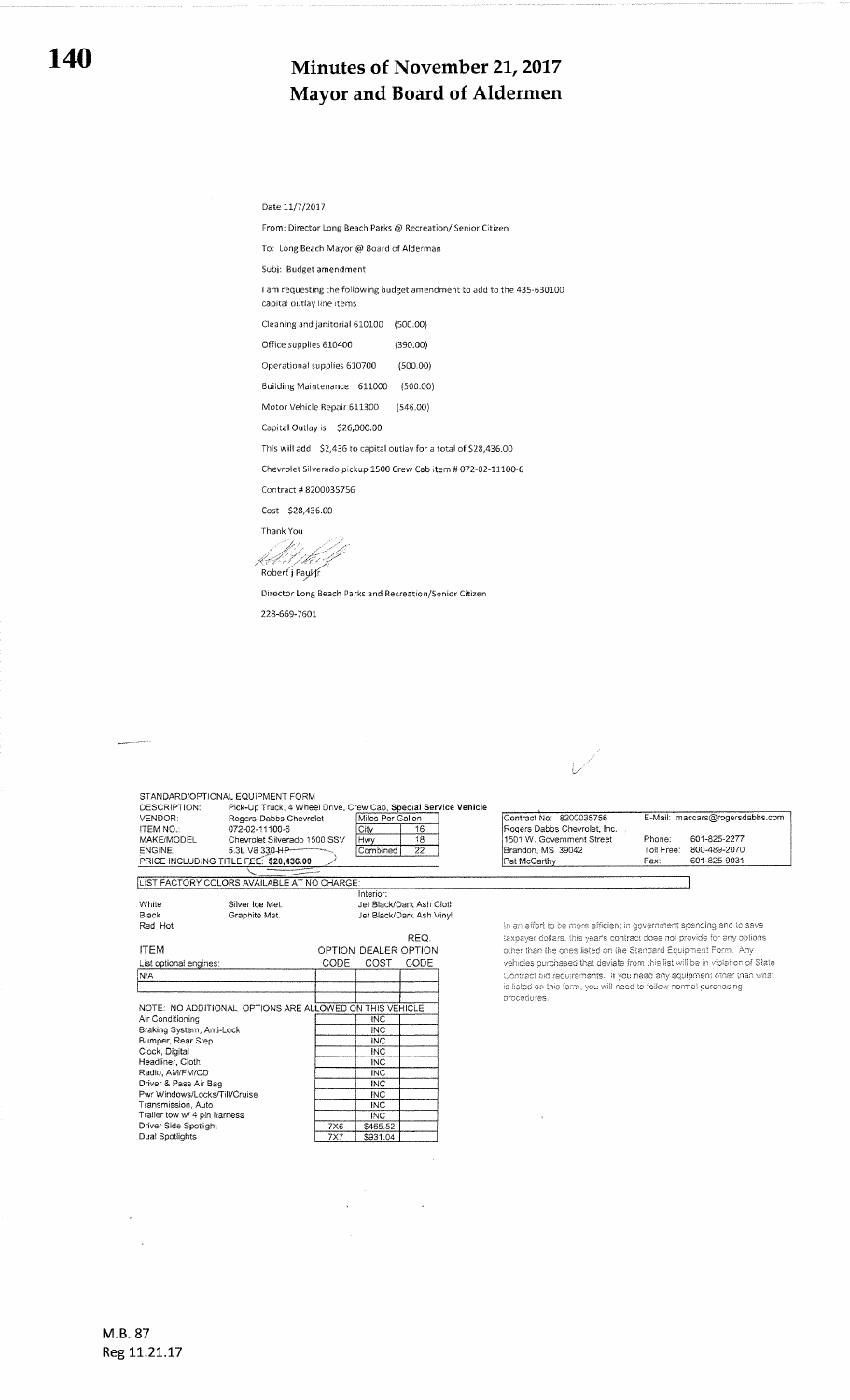# Minutes of November 21, 2017  $\hspace{1cm} 141$ Mayor and Board of Aldermen

\* \* rt rt \* \* \* )f \* rF \* \* \* rf )T rF \* \* rF rt rg rt \* \* rf

The Mayor and Board of Aldermen took up the matter of assessing the costs of

cleaning property located at 135 Ocean Wave Avenue, Long Beach, Mississippi. After adiscussion of the subject, Alderman Frazer offered and moved the adoption of thefollowing Resolution and Order:

RESOLUTION AND ORDER BY THE MAYOR AND BOARD OF ALDERMEN OF THE CITY OF LONG BEACH, MISSISSIPPIASSESSING THE COSTS OF CLEANING CERTAIN PROPERTY LOCATED AT 135 OCEAN WAVE AVENUE, LONG BEACH MISSISSPPI, PREVIOUSLY ADIUDICATED BY THE CITY TO BE A MENACE TO THE PUBLIC HEALTH AND SAFETY OF THE COMMUNITY, AND ORDERING SAME TO BE ENROLLED A5 A LIEN AGAINST THE PROPERTY, AND THE PROPERTY TO BE SOLD FOR COLLECTION OF SAME BY THE COLLECTOR OF MUNICIPAL TAXES AND THE NEXT SALE CONDUCTED BY SUCH TAXCOLLECTOR FOR SUCH PURPOSES, AND RELATED PURPOSES.

WHEREAS, the Mayor and Board of Aldermen having made due investigation therefore do now find, determine, declare and order as follows:

1. That on complaint and motion of the Governing Authorities of the City of Long Beach wherein lies the property known as 135 Ocean Wave Avenue, Long Beach, Mississippi, (hereinafter referred to as the subject parcel), and after discussion of same,the Mayor and Board of Aldermen, at its regular meeting of August 7,2017, on its ownmotion did set a hearing to determine whether or not the subject parcel, in its then condition, was in such a state of uncleanliness as to be a menace to the public health andsafety of the community in accordance with Miss Code Annotated Section 21-19-11, as amended, said hearing to be held September 5,2017, and directed notice of said hearingbe served on the owner of said property in the manner as provided by said MCA Section27-19-7L;

2. That such hearing was conducted on September 5, 2017, having previously served the owner of said property, either by registered mail as is evidenced by the returnreceipt included in the materials produced at said hearing, or by personal service by police officer as evidenced by the retum of service of such police officer, or by postingand publication of same, such service being in accordance with said MCA Section 21-19-11, and proof of same being spread upon the minutes of the Governing Authorities takenof such hearing;

3. That the Mayor and Board of Aldermen having considered testimonyevidence adduced at hearing regarding the condition of the subject property and the

f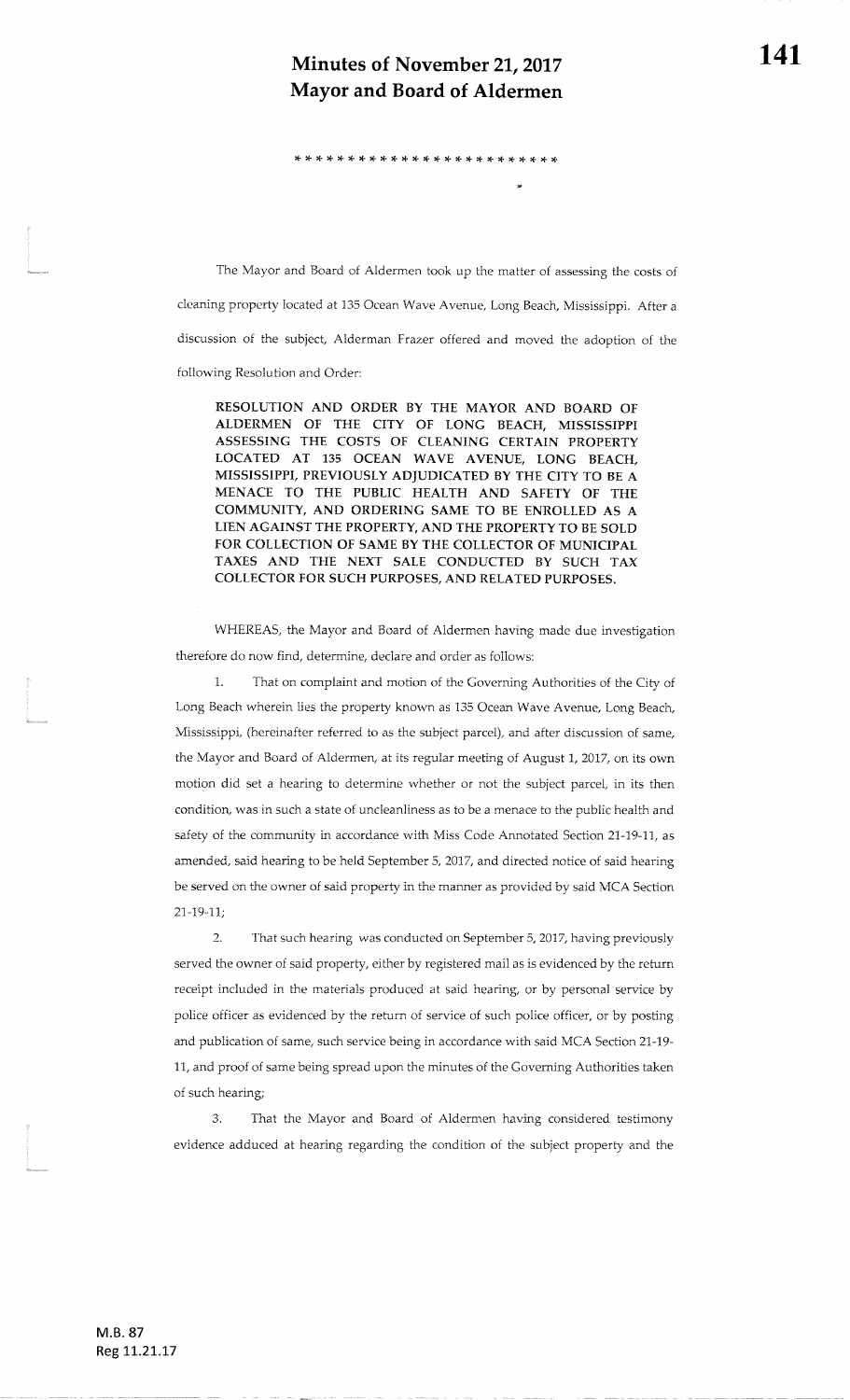observations of individual Aldermen concerning the condition of the subject properfy in its condition on the date of hearing, and being fully advised in the premises, did find and adjudicate on the hearing date that the property was in such a state of uncleanliness as to be a menace to the public health and safety of the community;

4- That having adjudicated such property to be in such a state of uncleanliness as to be a menace to the public health and safety of the community, nolice of such adjudication was provided to the owner of same in accordance with the Resolution and as required by law, proof of which is attached hereto as Exhibit A, without action by the owner to resolve and remedy the condition of said property in the time allowed in accordance with Miss. Code Annotated Section 21-19-11, the City thereupon proceeded to cause same to be cleaned as allowed by law.

5. That it is now the intention of the City of Long Beach, in accordance with Miss. Code Annotated Section 21-19-11 to assess the costs of such cleanup against the property, to impose a lien against the said property as allowed by law, to cause such assessment to be a lien against the property and enrolled in the office of the circuit clerk of the county as other judgments are enrolled.

6. That further, the City desires that tax collector of the municipality proceed to sell the land to satisfy the lien now imposed at its next tax sale date as provided by law for the sale of lands for delinquent municipal taxes.

NOW, THEREFORE, BE IT RESOLVED AND ORDERED BY THE MAYOR AND BOARD OF ALDERMEN OF THE CITY OF LONG BEACH, MISSISSIPPI, AS FOLLOWS:

1. That the parcel of land lying and being situated in the City of Long Beach, First Judicial District of Harrison County, Mississippi, and having the street address of <sup>135</sup>Ocean Wave Avenue, Long Beach, Mississippi, which parcel of land is identified by Harrison County Tax Parcel Number 0711N-05-030.000, and according to said tax records is owned by Laura McClain, having heretofore been adjudicated to be a menace to the public health and safety of the community in accordance with Miss. Code Annotated Section 21-19-11, and the owner of same failing to have same cleaned as required within the time allowed by law; and same being thereupon cleaned by the City, the City does hereby assess the costs of such cleanup against the property, does hereby impose same as a lien against ihe property as allowed by law, and does hereby order and direct such lien against the property to be enrolled in the office of the circuit clerk of the county as other judgments are enrolled.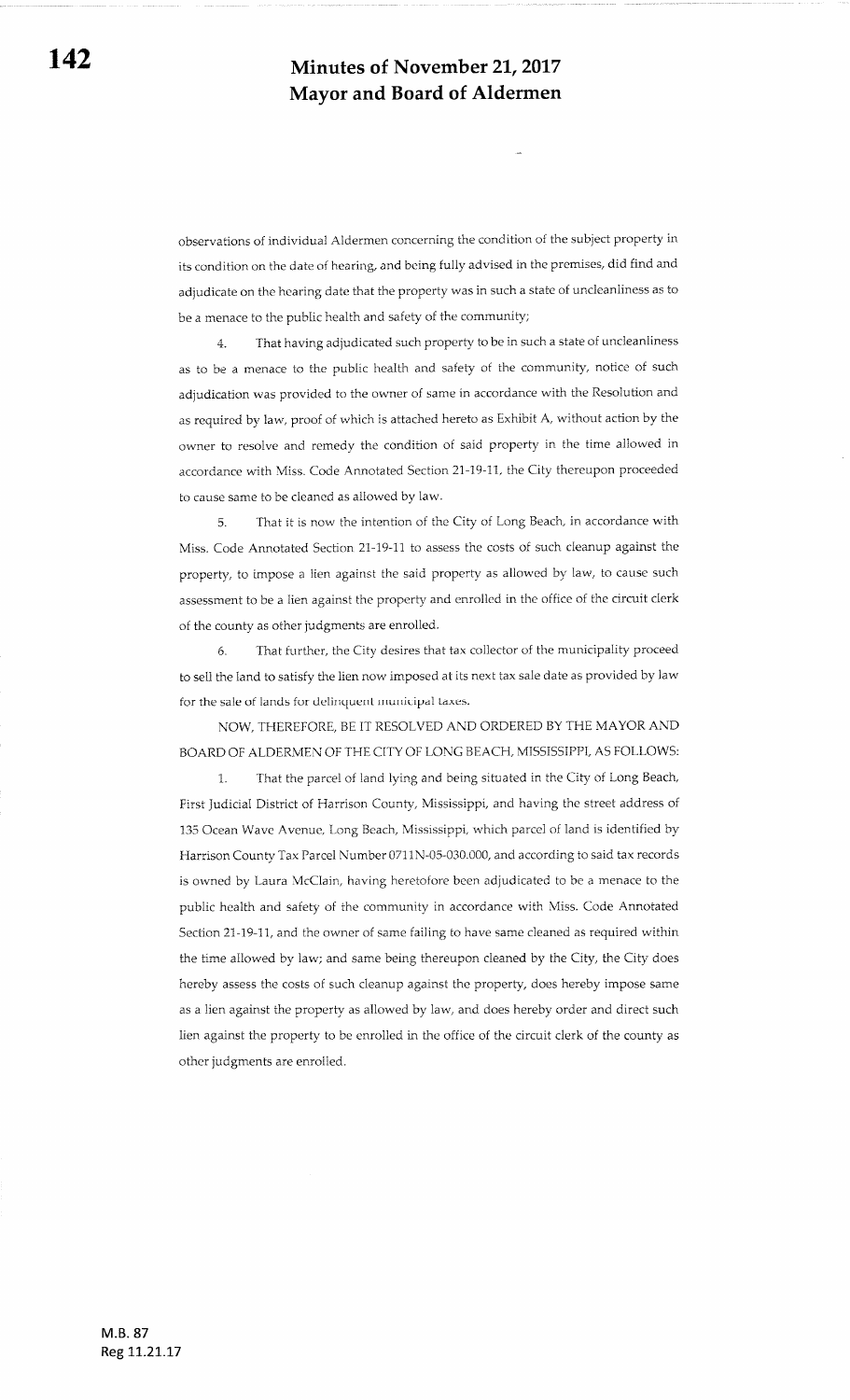2. That further, the City hereby orders and directs the tax collector of themunicipality proceed to sell the land to satisfy the lien now imposed at its next tax saledate as provided by law for the sale of lands for delinquent municipal taxes.

3. The fine assessed and imposed hereby is in the TOTAL amount of \$1,973.70, \$473.70 being the cost of such clean up in accordance with the attached Exhibit A, together with a penalty of \$1,500.00, being not more than either One Thousand Five Hundred Dollars (\$1,500.00) or fifty percent (50%) of the actual cost of clean-up, whichever is greater, as allowed by law, all to be assessed against the said parcel of land.

Alderman Lishen seconded the motion to adopt the foregoing resolution andorder, and the question being put to a roll call vote by the Mayor, the result was asfollows:

| Alderman Ronald Robertson       | voted | Ave                |
|---------------------------------|-------|--------------------|
| Alderman Patricia Bennett       | voted | Absent, not voting |
| Alderman Donald Frazer          | voted | Aye                |
| Alderman Mark Lishen            | voted | Aye                |
| Alderman Timothy McCaffrey, Jr. | voted | Ave                |
| Alderman Kelly Griffin          | voted | Absent, not voting |
| Alderman Bernie Parker          | voted | Ave                |
|                                 |       |                    |

The question having received the Affirmative vote of all the Aldermen present andvoting, the Mayor declared the motion carried and the resolution and order adopted and approved this 21st day of November, 2017.

APPROVED: L. Bass, Mayor

ATTEST

Stacey Dahl, City Clerk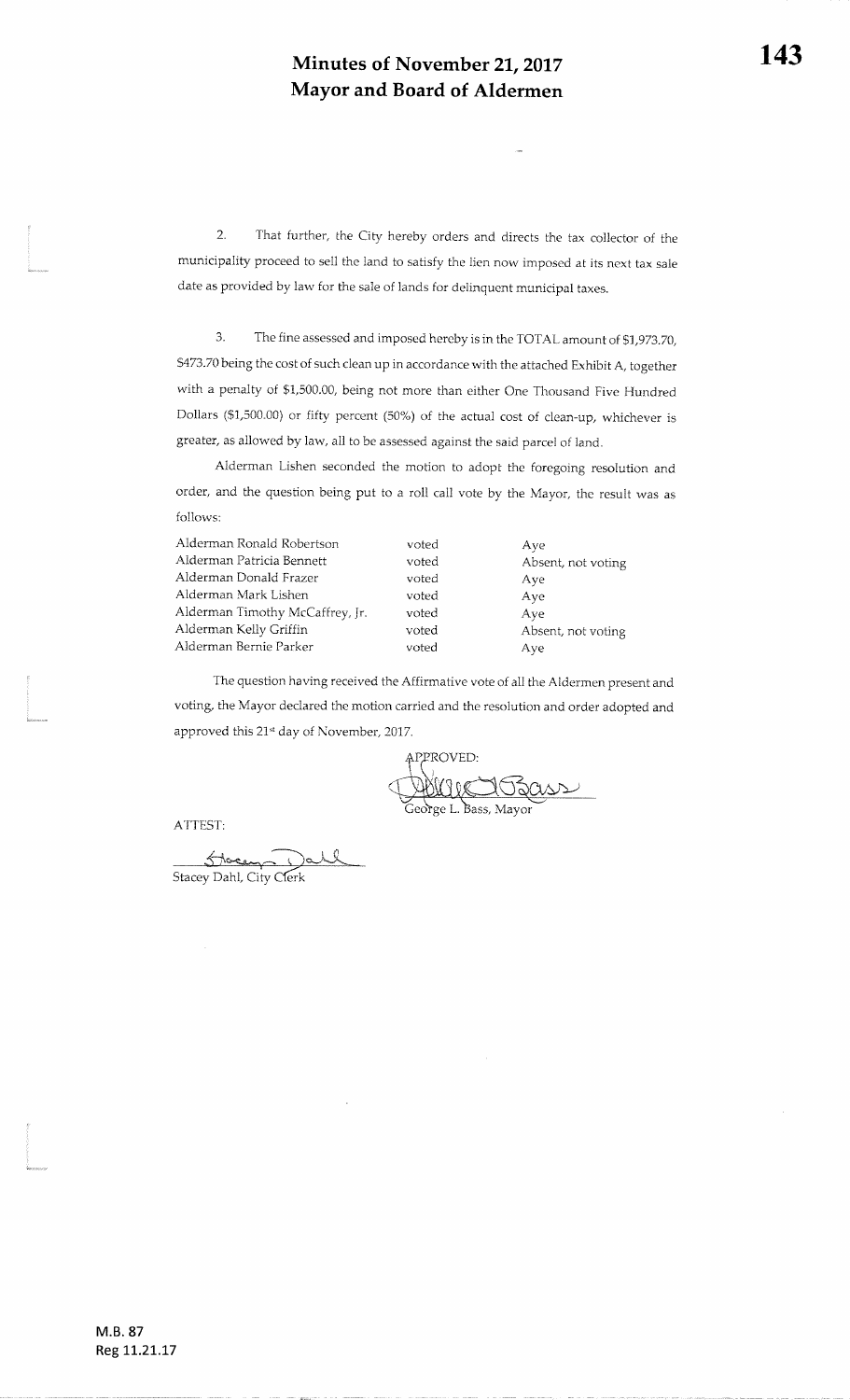The Mayor and Board of Aldermen took up the matter of assessing the costs of cleaning property located at 212 Clower Avenue, Long Beach, Mississippi. After a discussion of the subject, Alderman Frazer offered and moved the adoption of the following Resolution and Order:

RESOLUTION AND ORDER BY THE MAYOR AND BOARD OF ALDERMEN OF THE CITY OF LONG BEACH, MISSISSIPPI ASSESSING THE COSTS OF CLEANING CERTAIN PROPERTY LOCATED AT 212 CLOWER AVENUE,LONG BEACH. MISSISSPPI, PREVIOUSLY ADJUDICATED BY THE CITY TO BE A MENACE TO THE PUBLIC HEALTH AND SAFETY OF THE COMMUNITY, AND ORDERING SAME TO BE ENROLLED AS A LIEN AGAINST THE PROPERTY, AND THE PROPERTY TO BE SOLD FOR COLLECTION OF SAME BY THE COLLECTOR OF MUNICIPAL TAXES AND THE NEXT SALE CONDUCTED BY SUCH TAX COLLECTOR FOR SUCH PURPOSES, AND RELATED PURPOSES.

WHEREAS, the Mayor and Board of Aldermen having made due investigation therefore do now find, determine, declare and order as follows:

1.. That on complaint and motion of the Governing Authorities of the City of Long Beach wherein lies the property known as 212 Clower Avenue, Long Beach, Mississippi, (hereinafter referred to as the subject parcei), and after discussion of same, the Mayor and Board of Aldermen, at its regular meeting of August 1, 2017, on its own motion did set a hearing to determine whether or not the subject parcel, in its then condition, was in such a state of uncleanliness as to be a menace to the public health and safety of the community in accordance with Miss Code Annotated Section 21-19-11, as amended, said hearing to be held September 5, 2017, and directed notice of said hearing be served on the owner of said propcrry in the manner as provided by said MCA Section 21-19-17;

2. That such hearing was conducted on September 5, 2017, having previously served the owner of said property, either by registered mail as is evidenced by the return receipt included in the materials produced at said hearing, or by personal service by police officer as evidenced by the return of service of such police officer, or by posting and publication of same, such service being in accordance with said MCA Section 21-19- 11, and proof of same being spread upon the minutes of the Goveming Authorities taken of such hearing;

3. That the Mayor and Board of Aldermen having considered testimony evidence adduced at hearing regarding the condition of the subjeci property and the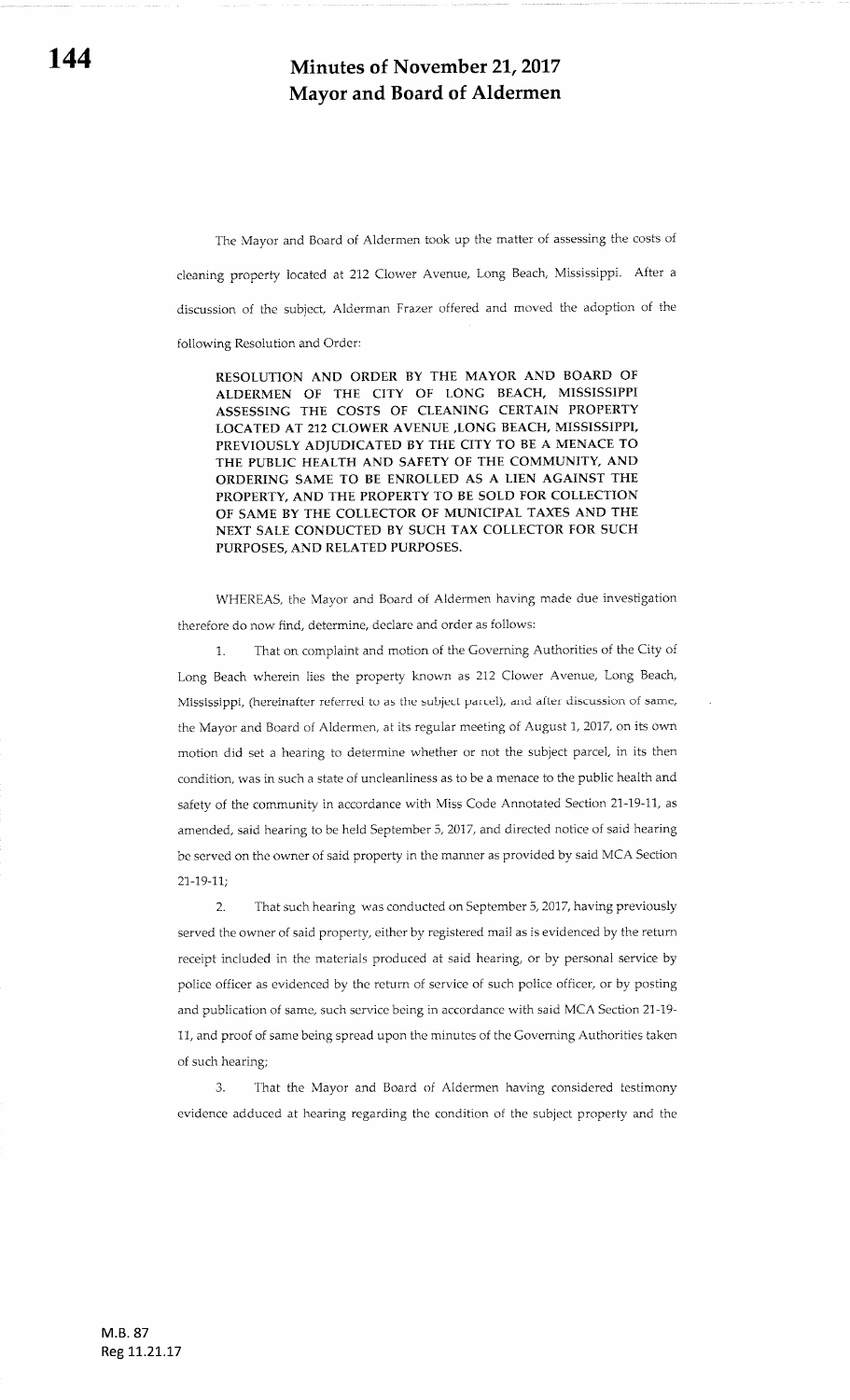observations of individuai Aldermen concerning the condition of the subjeci property inits condition on the date of hearing, and being fully advised in the premises, did find and adjudicate on the hearing date that the property was in such a state of uncleanliness as tobe a menace to the public health and safety of the communify;

4. That having adjudicated such property to be in such a state of uncleanlinessas to be a menace to the public health and safety of the community, notice of suchadjudication was provided to the owner of same in accordance with the Resolution and as required by law, proof of which is attached hereto as Exhibit A, without action by theowner to resolve and remedy the condition of said property in the time allowed inaccordance with Miss. Code Annotated Section 21-19-11, the City thereupon proceeded to cause same to be cleaned as allowed by law.

5. That it is now the intention of the City of Long Beach, in accordance withMiss. Code Annotated Section 21-19-11 to assess the costs of such cleanup against theproperty, to impose a lien against the said property as allowed by law, to cause such assessment to be a lien against the property and enrolled in the office of the circuit clerkof the county as other judgments are enrolled.

6. That further, the City desires that tax collector of the municipality proceed to sell the land to satisfy the lien now imposed at its next tax sale date as provided by law for the sale of lands for delinquent municipal taxes.

NOW, THEREFORE, BE IT RESOLVED AND ORDERED BY THE MAYOR ANDBOARD OF ALDERMEN OF THE CITY OF LONG BEACH, MISSISSIPPI, AS FOLLOWS:

1. That the parcel of land lying and being situated in the City of Long Beach, First Judicial District of Harrison County, Mississippi, and having the street address of212 Clower Avenue, Long Beach, Mississippi, which parcel of land is identified by Harrison County Tax Parcel Number 0611L-02-0100.000, and according to said tax records is owned by Ronald & Leila Wade, having heretofore been adjudicated to be amenace to the public health and safefy of the community in accordance with Miss. CodeAnnotated Section 21-19-11, and the owner of same failing to have same cleaned as required within the time allowed by law; and same being thereupon cleaned by the City,the Cify does hereby assess the costs of such cleanup against the properfy, does herebyimpose same as a lien against the property as allowed by law, and does hereby order anddirect such iien against the property to be enrolled in the office of the circuit clerk of thecounty as other iudgments are enrolled.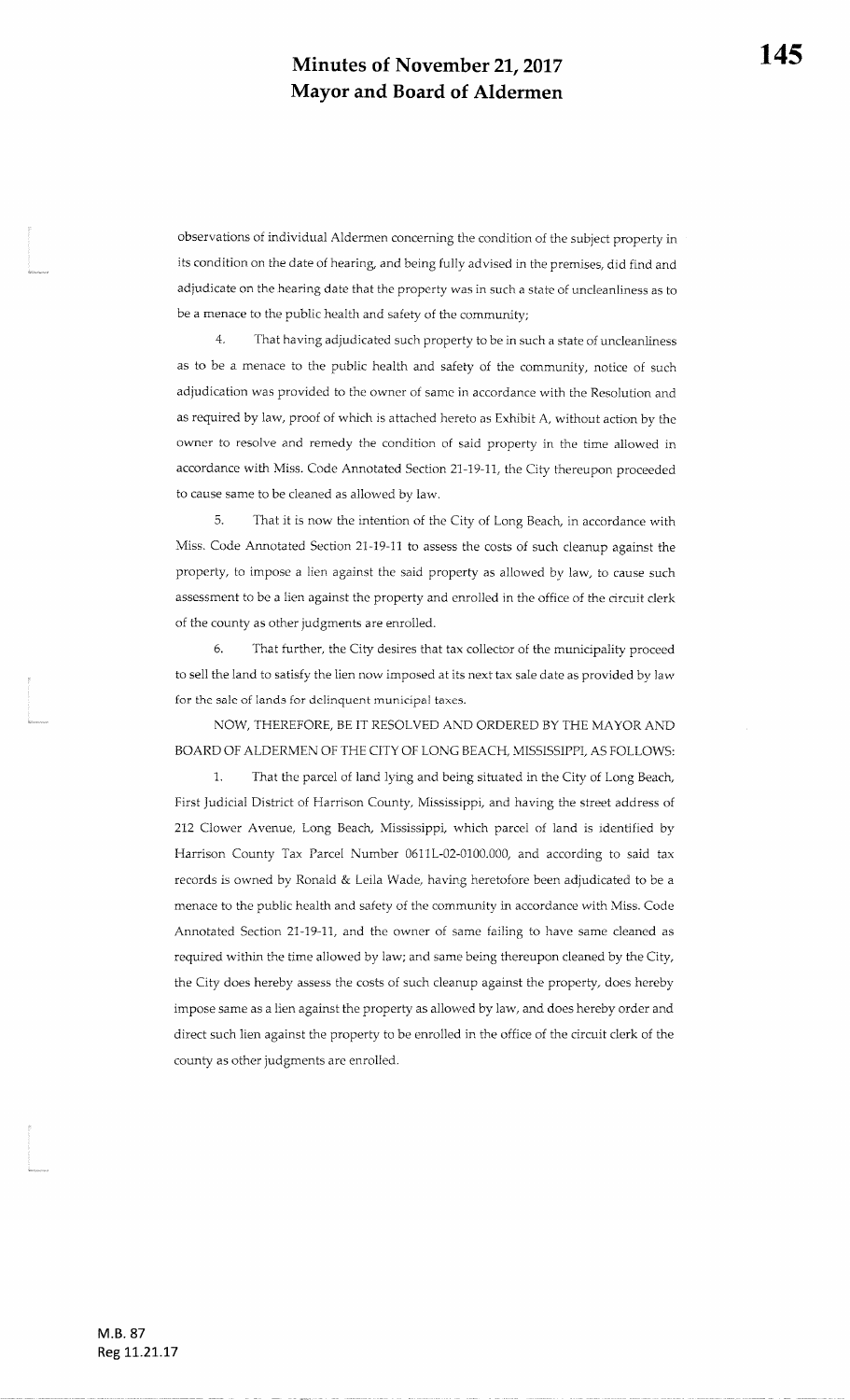2. That further, the City hereby orders and directs the tax collector of the municipality proceed to sell the land to satisfy the lien now imposed at its next tax sale date as provided by law for the sale of iands for delinquent municipal taxes.

3. The fine assessed and imposed hereby is in the TOTAL amount of \$1,869.46, \$369.45 being the cost of such clean up in accordance with the attached Exhibit A, together with a penalty of \$1,500.00, being not more than either One Thousand Five Hundred Dollars (\$1,500.00) or fifry percent (50%) of the actual cost of clean-up, whichever is greater, as allowed by law, all to be assessed against the said parcel of land.

Alderman Parker seconded the motion to adopt the foregoing resolution and order, and the question being put to a roll call vote by the Mayor, the result was as follows:

| Alderman Ronald Robertson       | voted | Ave                |
|---------------------------------|-------|--------------------|
| Alderman Patricia Bennett       | voted | Absent, not voting |
| Alderman Donald Frazer          | voted | Aye                |
| Alderman Mark Lishen            | voted | Aye                |
| Alderman Timothy McCaffrey, Jr. | voted | Ave                |
| Alderman Kelly Griffin          | voted | Absent, not voting |
| Alderman Bernie Parker          | voted | Aye                |
|                                 |       |                    |

The question having received the Affirmative vote of all the Aldermen present and voting, the Mayor declared the motion carried and the resolution and order adopted and approved this 21<sup>st</sup> day of November, 2017.

)F :F rT rF \* rT \* :F rF \* \* \* \* \* \* \* rF \* \* )t \* \* ri rF :F

APPROVED: George L. Bass, Mayor

ATTEST:

Stacey Dahl, City Clerk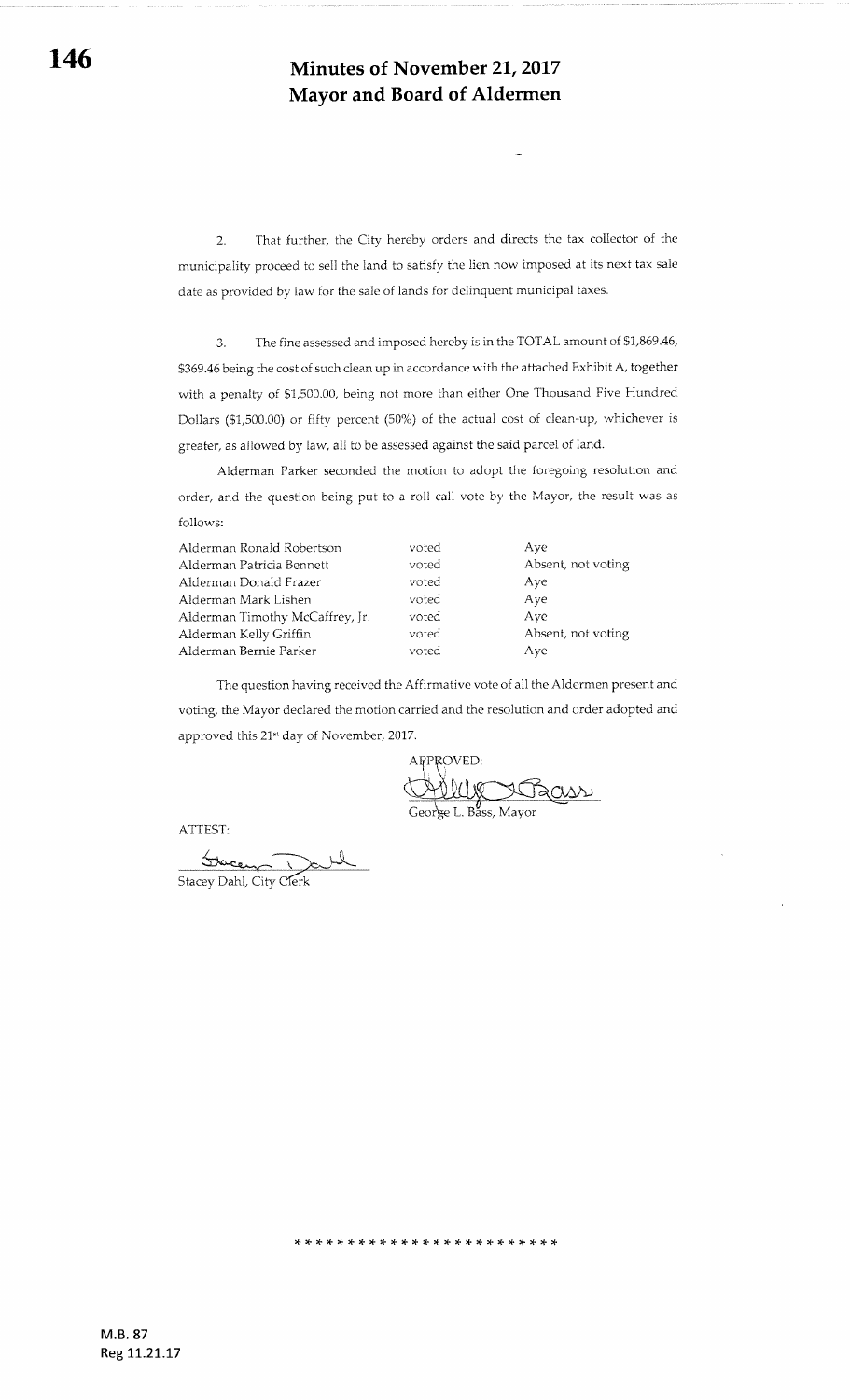Alderman Robertson made motion seconded by Alderman Parker andunanimously carried to schedule public hearings, Tuesday, December 19,2017, at 5:00o'clock p.m., Long Beach City Hall Meeting Room, 201 Jeff Davis Avenue, Long Beach, Mississippi, to determine whether or not certain properties situated in the City of LongBeach are in such of state of uncleanliness as to constifute a menace to the public heatthand safety of the community; said properties are as follows:

 $\triangleright$  0 Park Row Ave, assessed to Merkord and Associates, Inc.

- $\geq 108$  Park Row Ave, assessed to Percy Floyd & Sharolyn Massey
- $\geq 108$  Runnels Ave, assessed to Norma J. Allen

\* \* \* \* \* \* \* \* )F )F rF rT \* \* \* rt \* r+ r+ rF rT )F rF )F )F

The Mayor recognized the City Attorney for his report. Mr. Simpson notified theMayor and Board that the City could use the Gazebo Gazette for publishing legal notices and would save approximately 70% in doing so. No action was required ortaken.

\* \* \* r+ \* )t {- rt rl r+ \* rt rF )F \* \* r(. \* \* \* \* \* rF \* \*

There being no further business to come before the Mayor and Board of Aldermenat this time, Alderman Robertson made motion seconded by Alderman Parker andunanimously carried to adjourn until the next regular meeting in due course.

\* \* )F )F rF rt \* \* \* \* \* \* \* \* rF \* )F \* \* \* \* \* \* \* \*